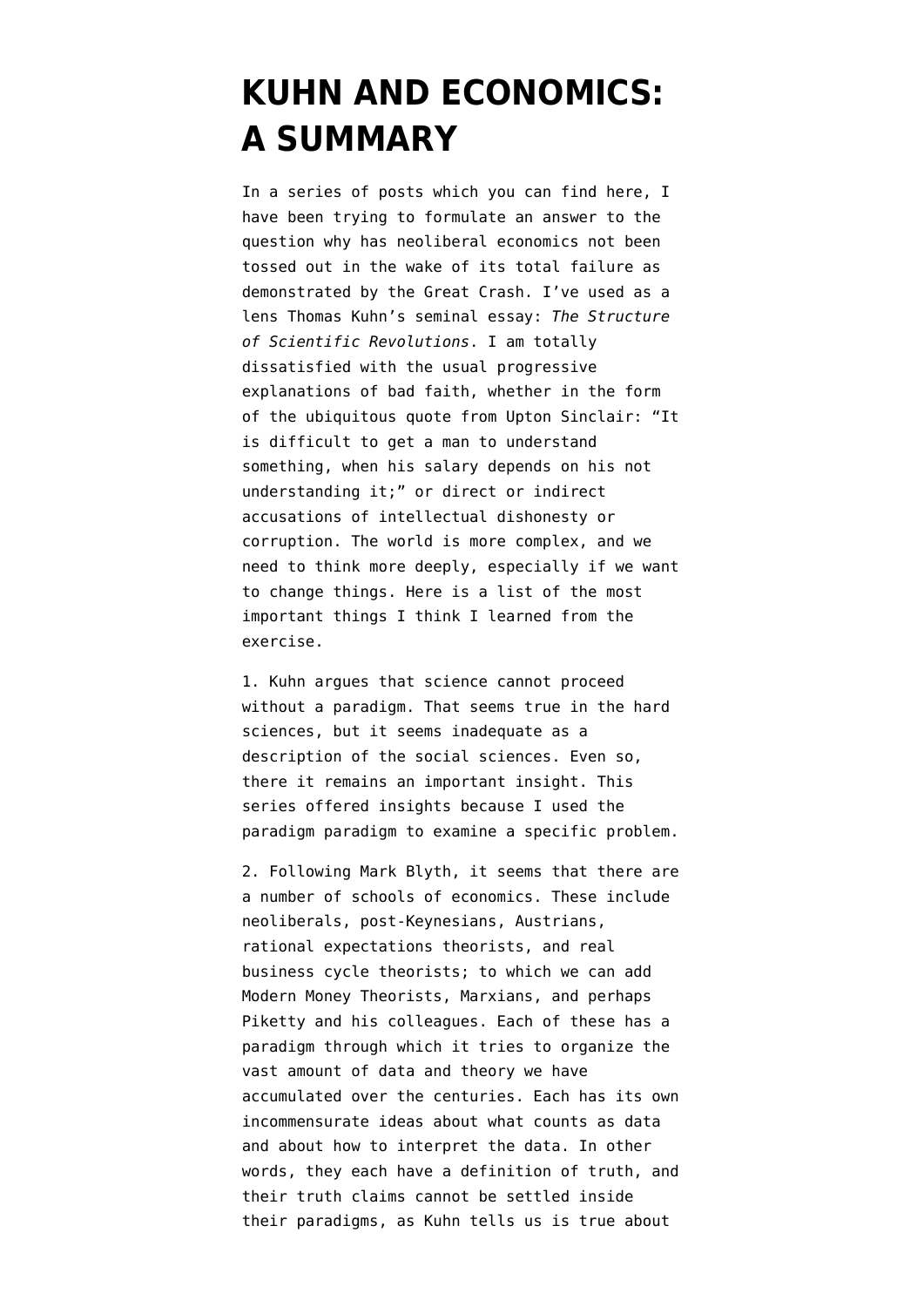the hard sciences.

That means that the decisions about which, if any, of these schools dominates at any point in time has nothing to do with some transcendent truth, but rather with a struggle over politics.

3. This view was reinforced by a reading of Keynes' delightful essay *[The Death of Laissez-](http://www.panarchy.org/keynes/laissezfaire.1926.html)[Faire](http://www.panarchy.org/keynes/laissezfaire.1926.html)*, which actually didn't die despite Keynes best efforts, but lives on in the grifter stylings of Grover Norquist and the rest of the zombie right wing. If Keynes caouldn't kill it, it is permanent.

4. It is further reinforced by Bronfenbrenner's suggestion that paradigms in the social sciences are not replaced outright as Kuhn argues, but are met by an antithesis, and eventually fall into a new synthesis. I suggest that Paul Samuelson follows this approach in his textbook, based on the back inside cover. In a Hegelian or Marxian world, this is supposed to represent progress, but I've always thought of it a just something different that might or might not be useful in a specific social situation.

5. I laid out the seeds of a paradigm for neoliberal economics [in this post.](https://www.emptywheel.net/2015/06/21/pragmatic-aspects-of-paradigm-change-according-to-kuhn/) In passing I pointed out that Mankiw's principles are couched in bland language, but they can easily be interpreted to carry out the neoliberal program. See 8. below. Again in passing, I note that tweaking them, and setting up a slightly different paradigm can produce a better solution to the problems our economy faces. That is an exercise for another day.

6. One crucial problem that arises from the existence of many schools of economics is that each can claim that there are no tests that disprove it. As Kuhn and others point out, that's because the meaning of facts and truth is determined by the paradigm, and neither facts nor truths are commensurate across paradigms. That's why the likes of Gary Becker and N. Gregory Mankiw can claim that the Great Crash was not a problem for neoliberal economics. What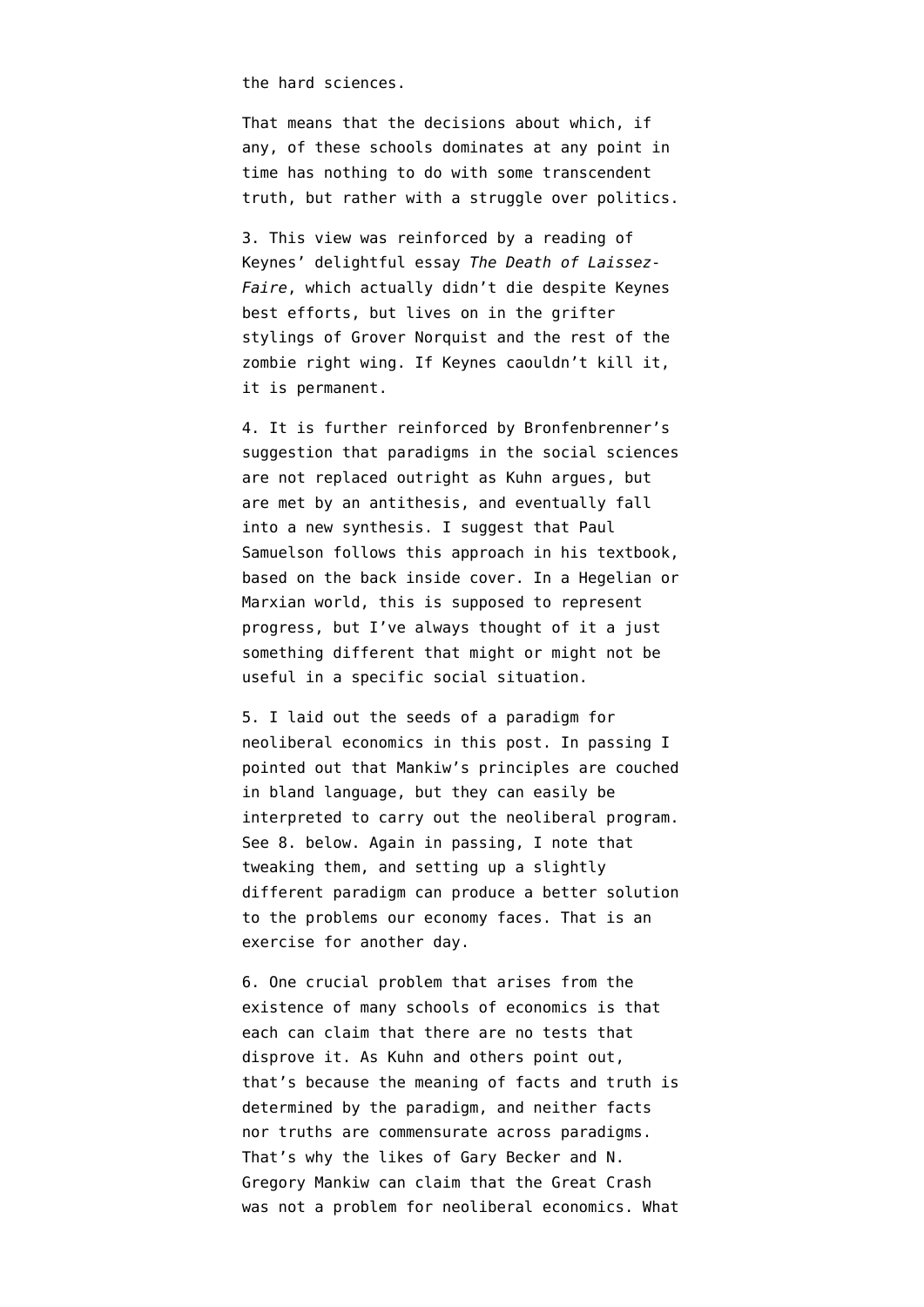looks like a failure to a person who got hammered looks like the normal course of events to an ideologue married to a paradigm.

7. The neoliberals recognized the importance of politics in economics long before the liberals. They wrote their views into textbooks, which have a thin veneer of science and a thick veneer of authority, and used them to indoctrinate generations of college grads who only took one or two economics classes. They also arranged to have the basic tenets taught in high school classes mandated in many states on the wonders of capitalism. As Kuhn explains, the textbook is the authoritative teaching tool for creating new scientists and presumably new followers of the dominant school of economics. The tenets of neoliberal economics are taught as if they were the only way to understand capitalism, and any other set of ideas are communist or socialist, by which we are to understand they are evil.

8. One factor Blyth doesn't discuss is why neoliberal economics has such a hold on the populace. Certainly a big part of that is the domination of authoritative discourse through the textbook process in point 7. Another crucial point is that without quite saying so, Mankiw's principles of economics play directly to the prejudices of the a large segment of the voting public. Take the first one as an example: People face trade-offs. Some people face the trade-off between summering in the Hamptons or on Martha's Vineyard. Others face trade-offs between rent and food. These are the same thing to neoliberals, who sneak in a bunch of outmoded Benthamite utility. And these are also the same for a huge number of conservatives. Suck it up and pick. It's your fault for not being rich.

The rich people who dominate elections and the public discourse in general can rely on those principles in anodyne form to pacify the liberals while dog-whistling to their base of conservatives.

9. As a result, the voices of authority on economic matters don't have to listen to anyone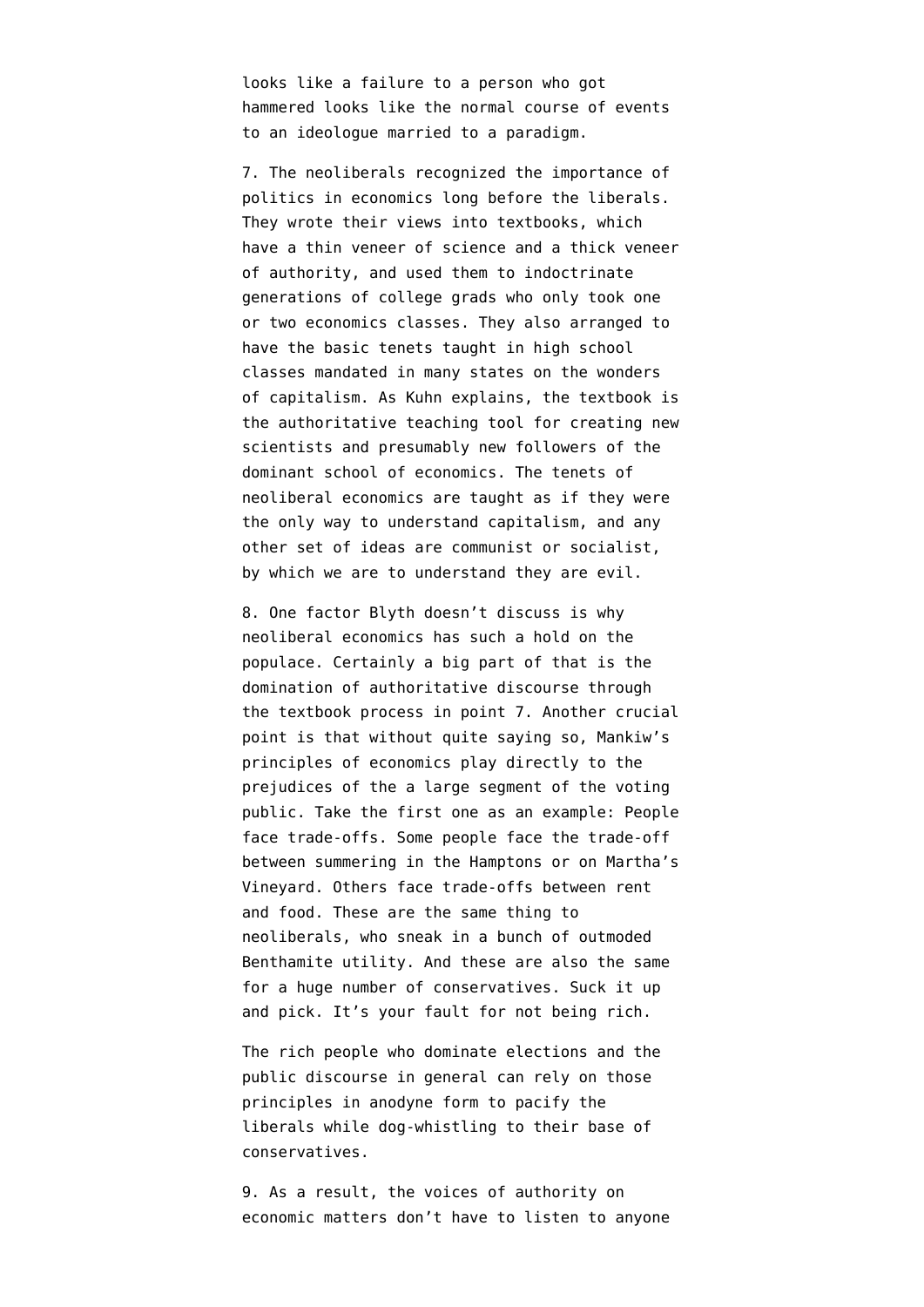who disagrees with them. They have a base of voters who think it's great to screw the poor and don't even necessarily want to accept anything that comes from the government.

10. We need to focus attention on the political nature of economic paradigms. Neoliberal economics failed. We need to hammer home the failure, to undermine the authority of neoliberals on economic matters.

## UPDATE

Here are links to the posts in this series with a note about each.

1. [The Two Prongs of the Neoliberal Project](https://www.emptywheel.net/2015/06/15/the-two-prongs-of-the-neoliberal-project/). This is a justification of the inclusion of economics at this blog. It is also a general introduction to neoliberal economic theory.

2. [Paradigms in Economics.](https://www.emptywheel.net/2015/06/16/paradigms-in-economics/) This is an introduction to Kuhn's theory of scientific revolutions and an introduction to a theory of paradigms in economics.

4. [Paradigm Change in Science and Economics](https://www.emptywheel.net/2015/06/17/paradigm-change-in-science-and-economics/). This is a discussion of Kuhn's explanation for paradigm change in science, and begins the discussion of the comparable problem in economics.

5. [A Possible Paradigm for Neoliberal Economics.](https://www.emptywheel.net/2015/06/19/a-possible-paradigm-of-neoliberal-economics/) N. Gregory Mankiw's textbook lists 10 principles of economics. This post takes those and a simple methodology as a possible paradigm for neoliberal economics. In passing, I discuss an actual paradigm change that seems to meet the requirements of Kuhn's analysis.

6. [Pragmatic Aspects of Paradigm Change](https://www.emptywheel.net/2015/06/21/pragmatic-aspects-of-paradigm-change-according-to-kuhn/) [According to Kuhn.](https://www.emptywheel.net/2015/06/21/pragmatic-aspects-of-paradigm-change-according-to-kuhn/) This addresses Kuhn's argument that even in the hard sciences, paradigm change requires persuasion, because the superiority of an alternative paradigm cannot be tested inside a different paradigm. This idea is applied to economics, and specifically to textbooks.

7. [Keynes on Paradigm Change](https://www.emptywheel.net/2015/06/23/keynes-on-paradigm-change/). John Maynard